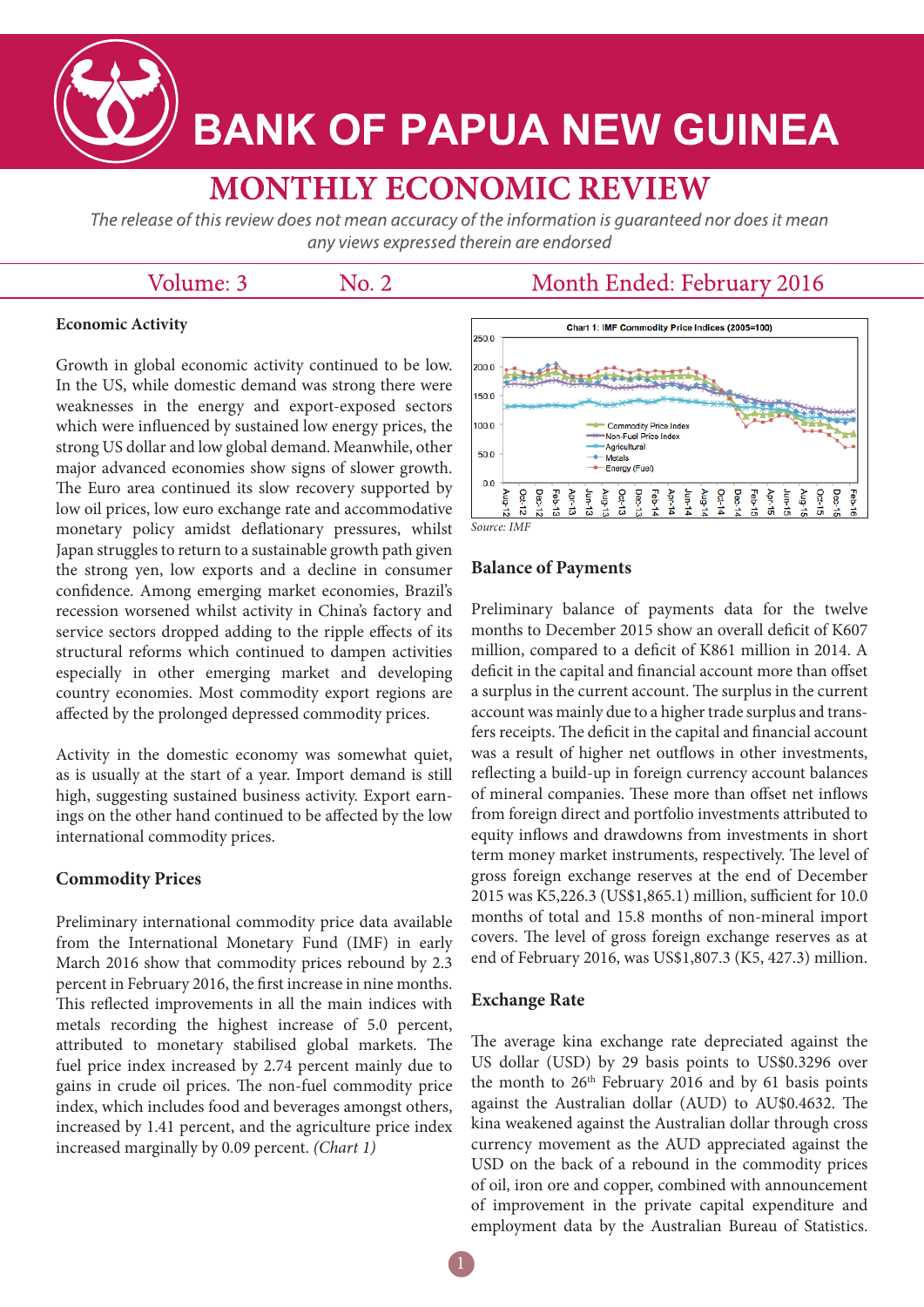The average Trade Weighted Index (TWI) decreased by 2.6 percent to 32.95 over the month to  $26<sup>th</sup>$  February 2016, reflecting the depreciation of kina against the USD *(Chart 2)*, AUD and other major currencies.



#### **Inflation**

The annual headline was 6.4 percent, as measured by the Consumer Price Index (CPI), in the December quarter of 2015, compared to 6.6 percent in the December quarter of 2014. Increases were recorded in the following expenditure groups: 'Housing' with 20.3 percent, 'Alcoholic beverages, tobacco, and betelnut' with 16.3 percent, 'Health' with 9.1 percent, 'Household Equipment' with 7.7 percent, 'Restaurants & hotels' with 7.6 percent, 'Food & Non-Alcoholic Beverages' with 6.3 percent and 'Clothing and footwear' with 6.1 percent. These more than offset declines of 2.9 percent in the 'Recreation', 6.5 percent in the 'Miscellaneous' and 5.0 percent in the 'Transport' expenditure groups. The 'Education' expenditure group recorded no change in the quarter. The annual trimmed mean and exclusion-based CPI measures increased by 2.3 percent and 1.4 percent, respectively.

Annual headline Retail Price Index (RPI) to January 2016 increased by 3.0 per cent, compared to 10.2 percent increase over the same period in 2015. The higher prices reflected price increases of 9.6 percent in Food and 13.0 per cent in Medical and health care (excluding Hospital fees). The increase in the 'Food' expenditure group was due to a 29.6 percent increase in the price of fruit and vegetables, 9.6 percent increase in cereal prices, and 1.8 percent increase in Meat and Fish prices. Annual RPI ex-seasonal and annual RPI ex-seasonal & fuel both increased by 1.8 percent and 2.3 percent respectively, over the twelve months to January 2016. This is in comparison to increases of 4.2 percent and 6.3 percent for both RPI measures over the twelve months



#### **Fiscal Operations**

Preliminary estimates of the fiscal operations of the National Government in 2015 show an overall deficit of K1,613.6 million, compared to a deficit of K2,815.2 million in 2014. This represents 3.2 percent of nominal Gross Domestic Product (GDP). Total revenue, excluding foreign grants, in December 2015 was K10,372.9 million, 0.1 percent lower than in the corresponding period of 2014. This represents 82.1 percent of the revised budgeted revenue for 2015. The decrease in revenue mainly reflected non-reporting of foreign grants which more than offset higher direct, indirect and non-tax receipts. Total expenditure in 2015 was K11,986.5 million, 9.2 percent lower than in the corresponding period of 2014 and represents 79.2 percent of the revised budgeted appropriation for 2015. This outcome reflects lower recurrent and development expenditures.

#### **Domestic Interest rates & Monetary Aggregates**

Over the month to  $26<sup>th</sup>$  February 2016, the Central Bank Bill (CBB) rate for the 28-day term declined to 1.20 percent from 1.22 percent and the 63day term rate was 2.32 percent. There were no allocations for the other terms to assist the Government raise much needed funds through Treasury bills (T-bills) issuance in those terms. Also because of revenue considerations, the Government, after almost a decade, issued its T-bills in the shorter terms under 28-day and 63-day. The rates for 28-day and 63-day are currently at 1.43 percent and 2.58 percent, respectively. Over the reviewed period, T-bill rates for the 90-day, 182-day and 364-day terms increased to 2.77 percent, 4.74 percent and 7.71 percent, respectively from 2.56 percent, 2.60 percent and 7.65 percent. At commercial banks, there were mixed movements in the weighted average interest rates on wholesale deposits above K500,000. The weighted average rates for the 30-day and 180-day rose to 0.92 percent and 3.35 percent from 0.59 percent and 1.26 percent, while the 60-day and 90-day rates fell to 0.42 percent and 1.17 percent from 0.74 percent and 1.26 percent. *(Chart 4)* There were 11 interbank deals done during the month to 26th Febraury 2016 totalling K281.0 million. During the same period, the Repurchase Agreement (Repo) facility was utilised 11 times totalling K530 million.

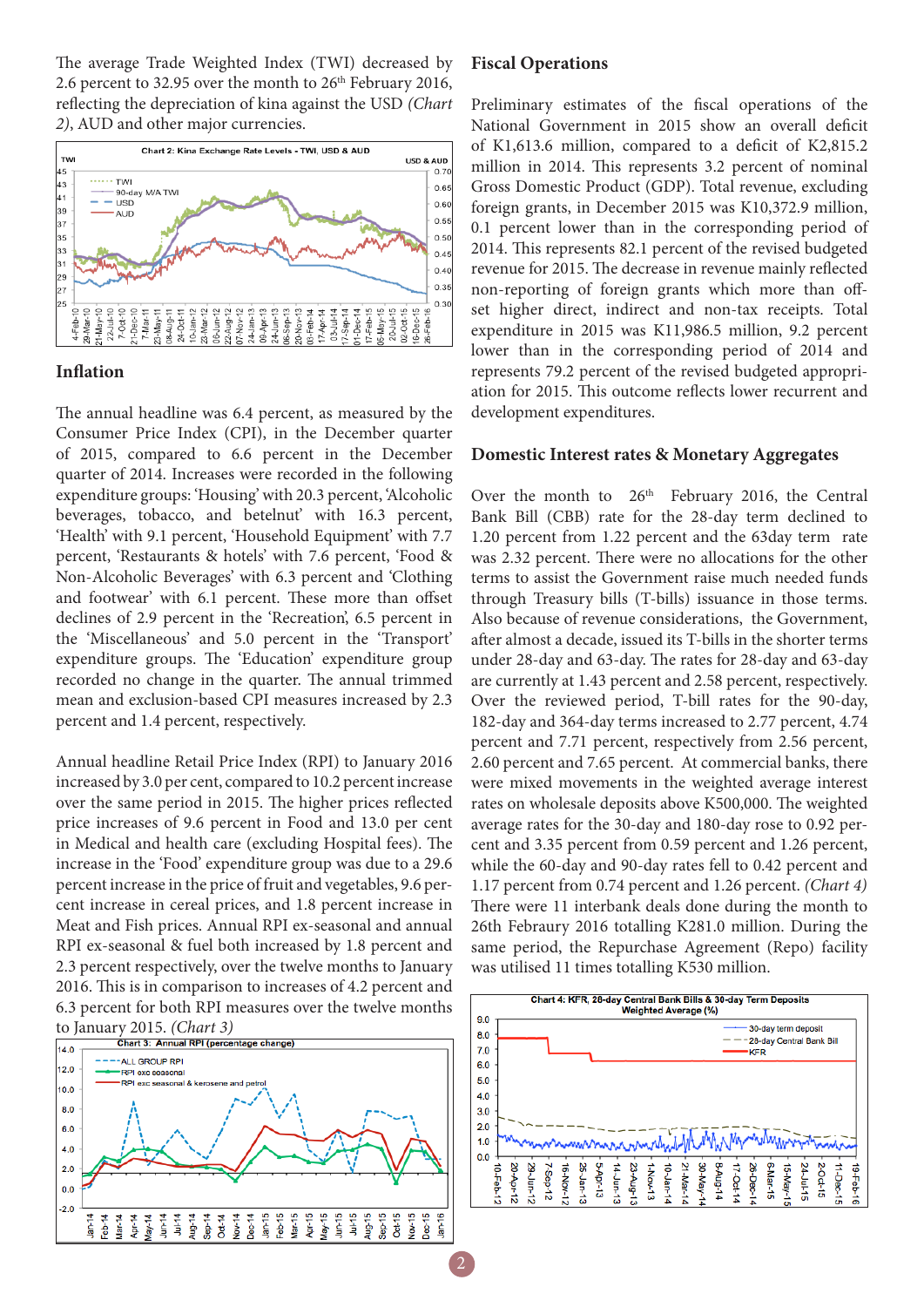Broad money supply increased by 1.4 percent over the year to January 2016, compared to an increase of 6.5 percent in the corresponding period of 2015. This was driven by increases in net claims on the Government, which offset a declines in credit to the public nonfinancial corporations and private sector,and in net foreign assets. The monetary base declined by 4.5 percent over the year to January 2016, compared to an increase of 32.8 percent in the corresponding period of 2015. This was due to decreases in deposits of commercial banks at the Central Bank and *currency in circulation.*

Commercial bank lending extended to public non-financial corporations, other financial corporations and other resident sectors rose by K181.6 million to K11,907.3 million between December 2015 and week-ending 19th February 2016. This mainly reflected advances to the manufacturing, finance, retail, transport and agriculture sectors. Over the year to 19th February 2016, weekly average lending by banks

increased by 11.5 percent to K11,123.4 million. Commercial bank deposits decreased by K120.5 million to K20,157.2 million between December 2015 and week-ending 19th February 2016, reflecting withdrawals by the petroleum, mining, finance, Government, maunfacturing, retail, construction and transport sectors. Over the year to 19<sup>th</sup> February 2016, weekly average deposits increased by 4.2 percent to K19,683.2 million.

#### **Monetary Policy**

The annual headline inflation outcome of 6.4 in 2015 is close to the Bank's projection of 6.0 percent for the year and is considered to be manageable. Considering this and other indicators, the Bank cautiously continued to maintain the policy signalling rate, Kina Facility Rate (KFR), at 6.25 percent for February 2016.